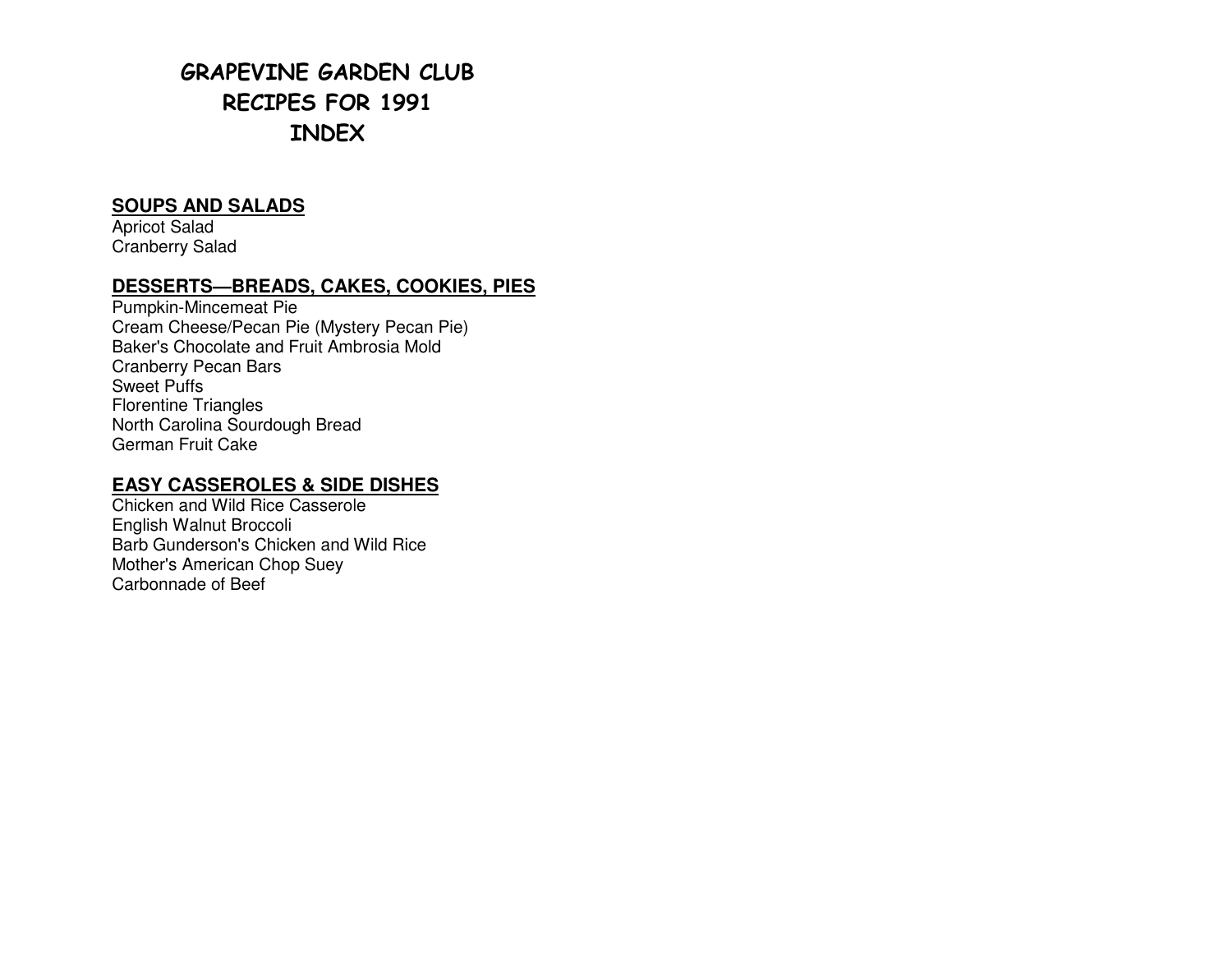SOUPS AND SALADS

# GRAPEVINE GARDEN CLUB RECIPES

DESSERTS—BREADS, CAKES, COOKIES, PIES

EASY CASSEROLES & SIDE DISHES

1991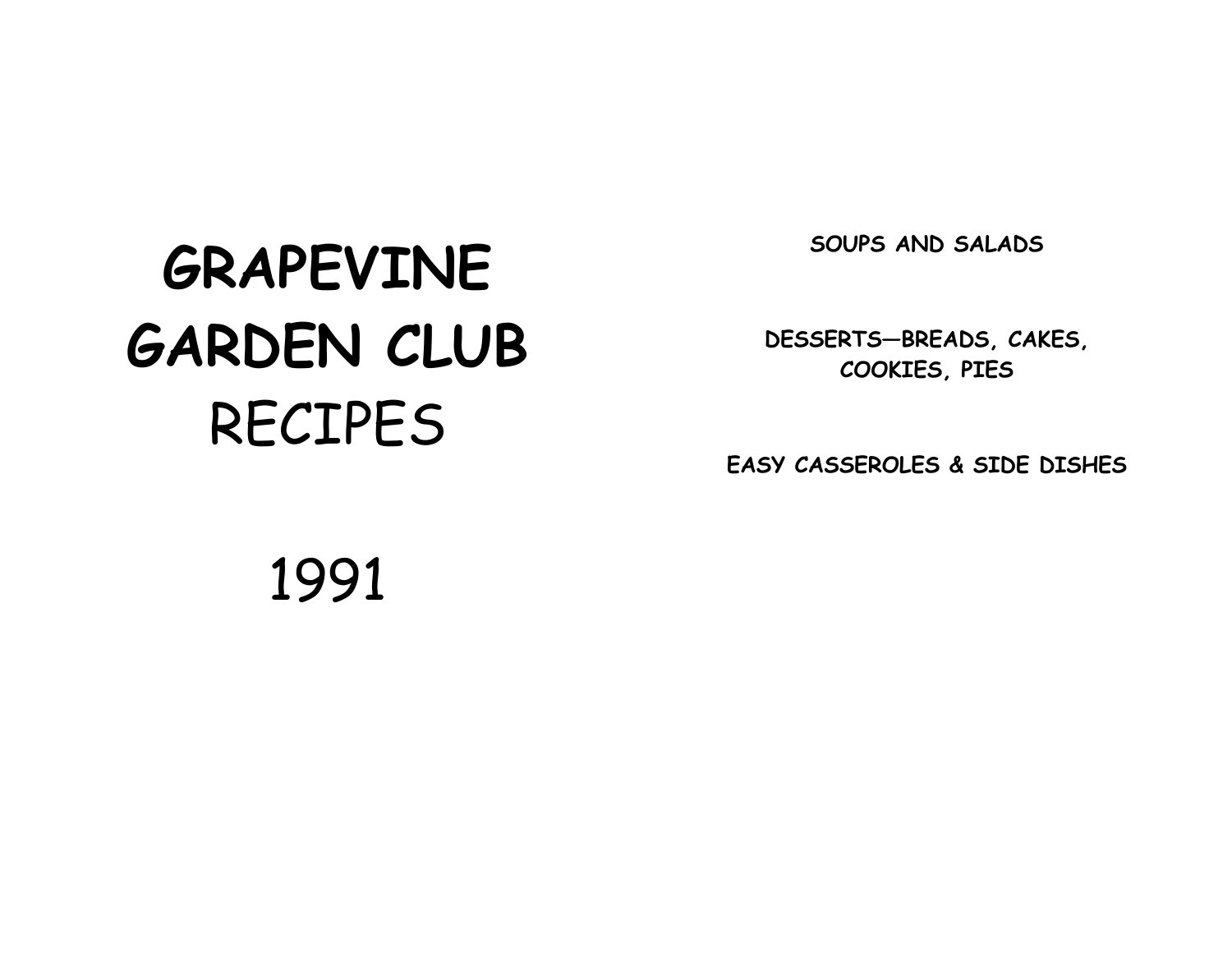# SOUPS AND SALADS

#### **APRICOT SALAD**

Martha Turner

2 17-oz. cans apricots (cut), drained, save juice 1 small can crushed pineapple, drained, save juice 2 cups hot water 2 cups juice saved from apricots and pineapple 2 pkg. 3-oz. orange Jell-o grand gelatin

1 ½ cups small marshmallows

Mix Jell-o in 2 cups hot water; add marshmallows while warm enough to melt. Add one cup of reserved juice, cut apricots, and pineapple. Pour into 9" x 13" Pyrex dish and chill. When firm enough, spread with the following topping:

## **Topping:**

 ½ cup sugar 1 egg, beaten 2 T butter 2 T flour 1 cup remaining fruit juice

Cook until thick. Cool. Add 1 pkg. Dream Whip (cool whip?) topping, whipped. Spread on jelled salad and sprinkle with 1 cup grated cheddar cheese. Decorate with drained cherries.

#### **CRANBERRY SALAD**

Joan Stewart

1 pkg. cranberries, chopped 2 large apples, diced 2 large oranges, diced 1 ½ cups pecans, chopped 1  $\frac{1}{2}$  cups sugar, or to taste

Mix together . . .best if left to set overnight. Can add whipping cream. (From "The Family Recipes" cookbook, of the Minton Family)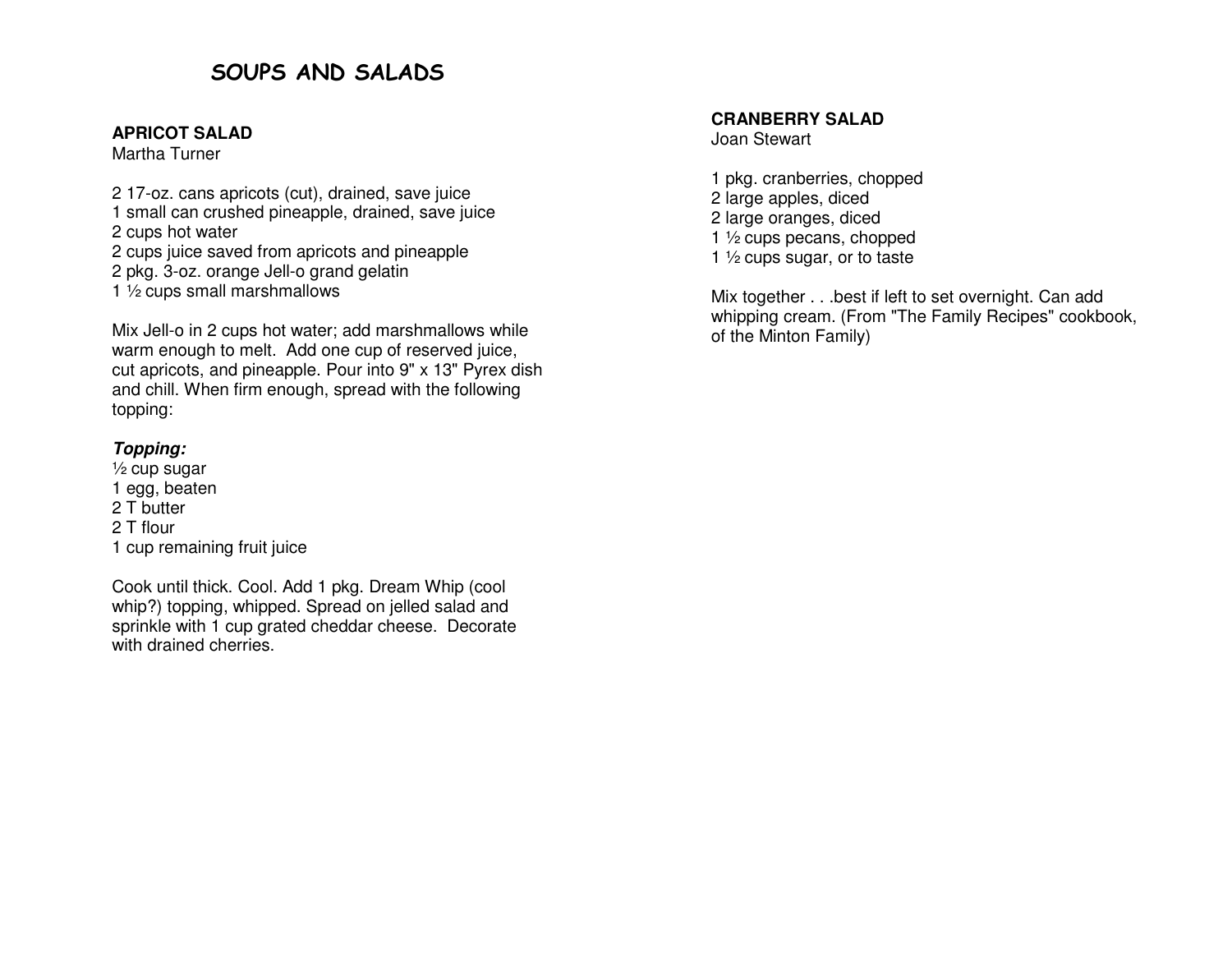# DESSERTS—BREADS, CAKES, COOKIES, PIES

#### **PUMPKIN-MINCEMEAT PIE**

Althea Collins

**Prepared pumpkin custard**: Use the **Libby's Famous Pumpkin Pie Recipe** on the can of Libby's Solid Pack Pumpkin. You can substitute 1 tsp. Pumpkin Pie Spice for the spices in the recipe. I also add 2 T molasses.

Prepare 1 9-oz. box **None-Such Mincemeat** with 1 ½ cups water. Boil 1 minute and cool. Put into bottom of unbaked crust. Pour prepared pumpkin custard over mincemeat and bake in pre-heated 425° oven for 12 minutes; then reduce heat to 350° and bake for 40 minutes, or until knife inserted near middle comes out clean. Cool. Garnish with whipped topping or ice cream.

#### **CREAM CHEESE/PECAN PIE (MYSTERY PECAN PIE)** Marion Brekken

1 9-inch deep dish frozen pie shell

## **Base:**

 8 oz. cream cheese (I used light Neufchatel) 1/3 cup sugar ¼ tsp. salt 1 tsp. vanilla 1 egg

## **Middle:**

1 1/4 cups chopped pecans

## **Topping:**

3 eggs ¼ cup sugar 1 cup light corn syrup 1 tsp. vanilla

Combine cream cheese, sugar, salt and vanilla. Add egg. Blend well at medium speed. Spread in bottom of pie shell. Sprinkle with pecans. Combine all topping ingredients at medium speed. Pour over pecans. Bake at 375° for 45 to 50 minutes or until firm in center.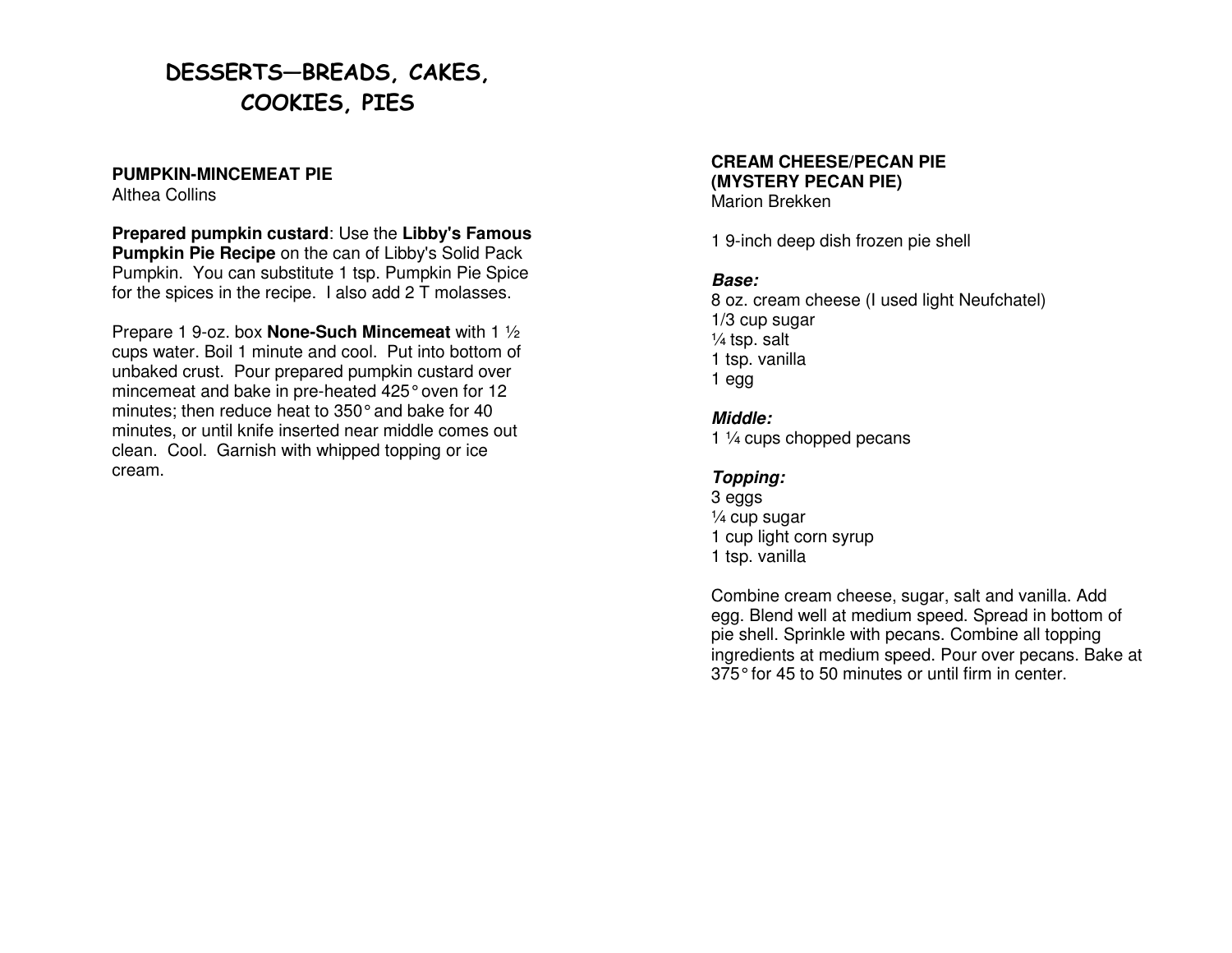## **BAKER'S COCONUT AND FRUIT AMBROSIA MOLD**

Bettie Simmons

1 3-oz. pkg. Jell-o gelatin, orange-pineapple or orange flavor

1 T sugar

1 cup boiling water

¾ cup cold water

 1 cup whipped cream or prepared Dream Whip Dessert Topping (Cool Whip?)

2 oranges, sectioned and diced

 1 ¼ cups seeded, halved red grapes or 1 banana, sliced and quartered

2/3 cup tender, moist Baker's Angel Flake Coconut

Dissolve Jell-o gelatin and sugar in boiling water. Add cold water. Chill until slightly thickened. Fold in whipped cream; then fold in remaining ingredients. Spoon into 1 ½ quart mold or 8 individual molds. Chill until firm. Unmold. Garnish with additional whipped cream, coconut and fruit, if desired.

Thanks to General Foods Kitchens, General Foods Corporation, distributors of Baker's Angel Flake Coconut for this recipe.

# **CRANBERRY PECAN BARS**

Libby Buuck

1 cup all-purpose flour 2 T sugar 1/3 cup margarine 1 cup pecans, finely chopped 1 ¼ cups sugar 2 T all-purpose flour 2 eggs, beaten 2 T milk 1 T orange peel, finely shredded 1 tsp. vanilla 1 cup cranberries, chopped ½ cup coconut

In a medium mixing bowl, combine 1 cup flour and 2 T sugar. Cut margarine into the flour and sugar mixture until it resembles coarse crumbs. Stir in  $\frac{1}{2}$  cup of the pecans. Press flour mixture into the bottom of an ungreased 13" x 9" x 2" baking pan. Bake at 350° for 15 minutes.

Combine 1 ¼ cups sugar and 2 T flour. Stir in eggs, milk, orange peel, and vanilla. Fold in cranberries, coconut, and remaining chopped pecans. Spread over partially baked crust. Bake for 25-30 minutes until top is golden. Cool in the pan on a wire rack. Cut into bars while warm. Cool completely. Makes 36 bars.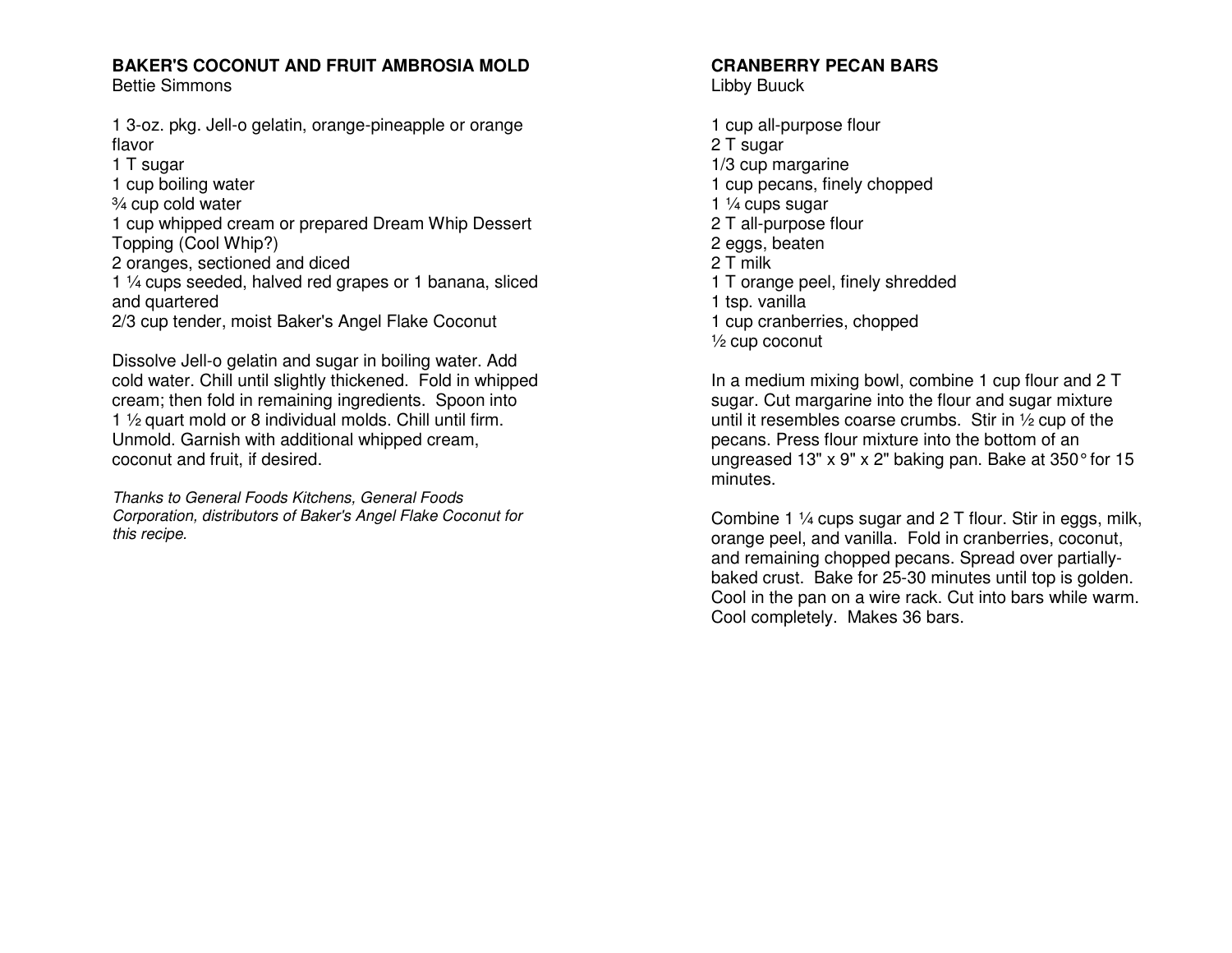#### **SWEET PUFFS** Judy Scheel

2 cups all-purpose flour 1 cup butter or margarine ½ cup commercial sour cream 1 egg yolk Cheese filling (see below) Powdered sugar

Position knife blade in food processor bowl. Add flour and butter; pulse 4 or 5 times until mixture resembles coarse meal. Add sour cream and egg yolk; process until dough forms a ball leaving sides of bowl. Divide in half; cover and chill 8 hours.

Roll pastry on a lightly-floured surface to 1/8-inch thickness. Cut pastry into three-inch squares. Gently press each square into a 1 ¾-inch muffin pan, leaving corners extending beyond edge. Spoon 1 tsp. filling into each prepared shell. Fold and seal corners over filling. Chill 30 minutes.

Bake at 375° for 20 to 25 minutes. Remove from pan and cool on wire rack. Sprinkle with powdered sugar. Yields 3 ½ dozen.

#### **Cheese Filling:**

 1 8-oz. pkg. cream cheese, softened 1 egg ½ cup sugar 1 tsp. vanilla extract 1 tsp. grated lemon rind

Combine all ingredients; beat at medium speed of anelectric mixer until smooth and fluffy. Yields 1 ½ cups.

Thanks to Molly Hughes, Irmo, South Carolina, for this recipe.

# **FLORENTINE TRIANGLES**

Barbara Jensen

#### **Crust:**

1  $\frac{1}{2}$  cups flour ½ cup sifted powdered sugar 1/<sub>2</sub> cup butter 2 T whipping cream 2 tsp. vanilla

## **Topping:**

 ¾ cup butter ½ cup sugar ¼ cup whipping cream ½ cup chopped red candied cherries ½ cup chopped green candied cherries ½ cup chopped yellow candied pineapple 1 cup sliced blanched almonds 2 squares semi-sweet chocolate, melted

Combine flour and sugar in bowl. Cut in butter until mixture is crumbly. Stir in cream and vanilla, mixing until dough clings together.

Press dough evenly into greased 10" x 15" pan. Chill.

Combine butter, sugar, and cream in medium saucepan. Bring to a boil, stirring often, then boil 1 to 2 minutes, stirring constantly until thickened. Remove from heat. Stir in remaining ingredients, except chocolate, and spread over chilled crust.

Bake at 375° for 15-20 minutes, or until golden.

Drizzle melted chocolate over cookies. Allow to set.

Cut into strips, then cut strips into triangles.

Store in refrigerator, if desired.

Makes about six dozen.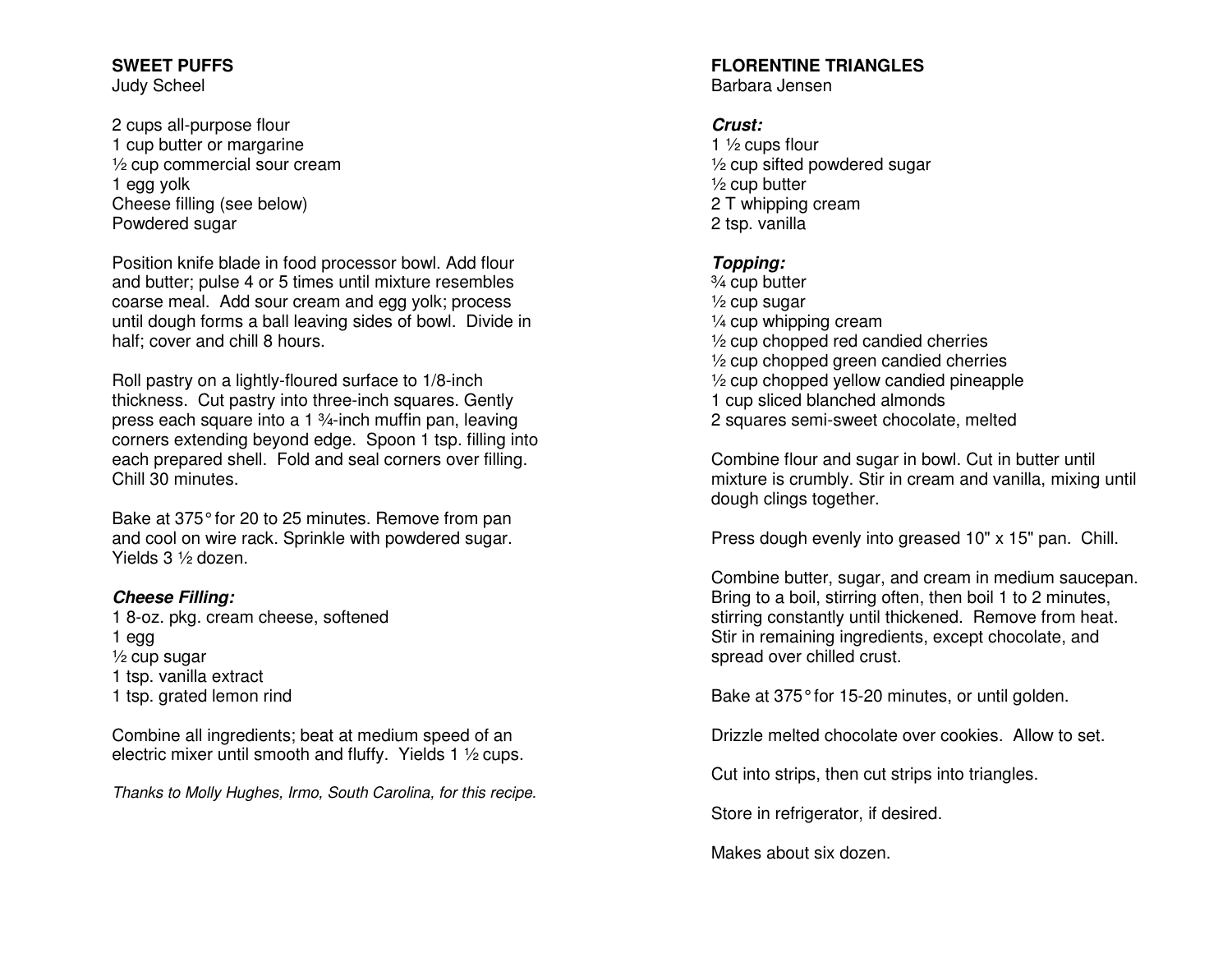#### **NORTH CAROLINA SOURDOUGH BREAD**

Ed and Edith Pewitt

#### **To make starter:**

3 pkgs. yeast 1 cup warm water Caution: Do **NOT** use metal bowls or spoons. Combine and refrigerate, covered, for 3-5 days; then take out and feed with the following starter feed.

#### **Feed starter with:**

¾ cups sugar 3 T dry potato flakes

1 cup warm water

 Mix well and add to starter. Let stand out a day (8-12 hours). Take 1 cup of starter to make bread. Place remaining starter back in refrigerator. Punch a few holes in plastic lid to place over starter. Keep in refrigerator. You may make bread every 3-4 days, but at least once a week. Feed starter every 5-7 days. When you feed starter but do not make bread, throw away 1 cup of starter.

#### **Make a stiff batter:**

½ cup sugar ½ cup oil 1 T salt

1 cup starter

1  $\frac{1}{2}$  cups warm water

#### 6 cups flour

 Grease bowl; put dough in and turn over to grease both sides of dough. Cover lightly with dish towel and let rise overnight or all day (8-12 hours). Divide dough into 3 parts. Knead each piece on floured board a few minutes. Put into pans and brush with butter. Cover lightly and let rise 8 hours. Bake at 350° for 15 minutes; turn oven off and leave bread in the oven for another 15 minutes. Leave bread in pans cooling for an additional 15 minutes before removing from pans to cooling rack. Store in refrigerator, since there are no preservatives.

#### **GERMAN FRUIT CAKE** Diana Laske

¾ cup softened butter 2 cups sugar 4 eggs, room temperature 3 cups flour ½ tsp. allspice, nutmeg, and cinnamon 1 cup buttermilk 1 tsp. Baking soda 2/3 cup cherry preserves 2/3 cup apricot preserves 2/3 cup pineapple preserves 1 cup chopped pecans ½ tsp. vanilla

Preheat oven to 325°. Cream butter and sugar untilfluffy; beat in eggs one at a time.

In another bowl, combine dry ingredients. In a measuring cup, combine buttermilk and soda. Add dry mixture to creamed mixture, alternately with buttermilk, beginning and ending with the dry mixture.

Fold in preserves, nuts, and vanilla. Pour into greased and floured tube or "bundt" pan. Bake 1 ½ hours or until it tests done.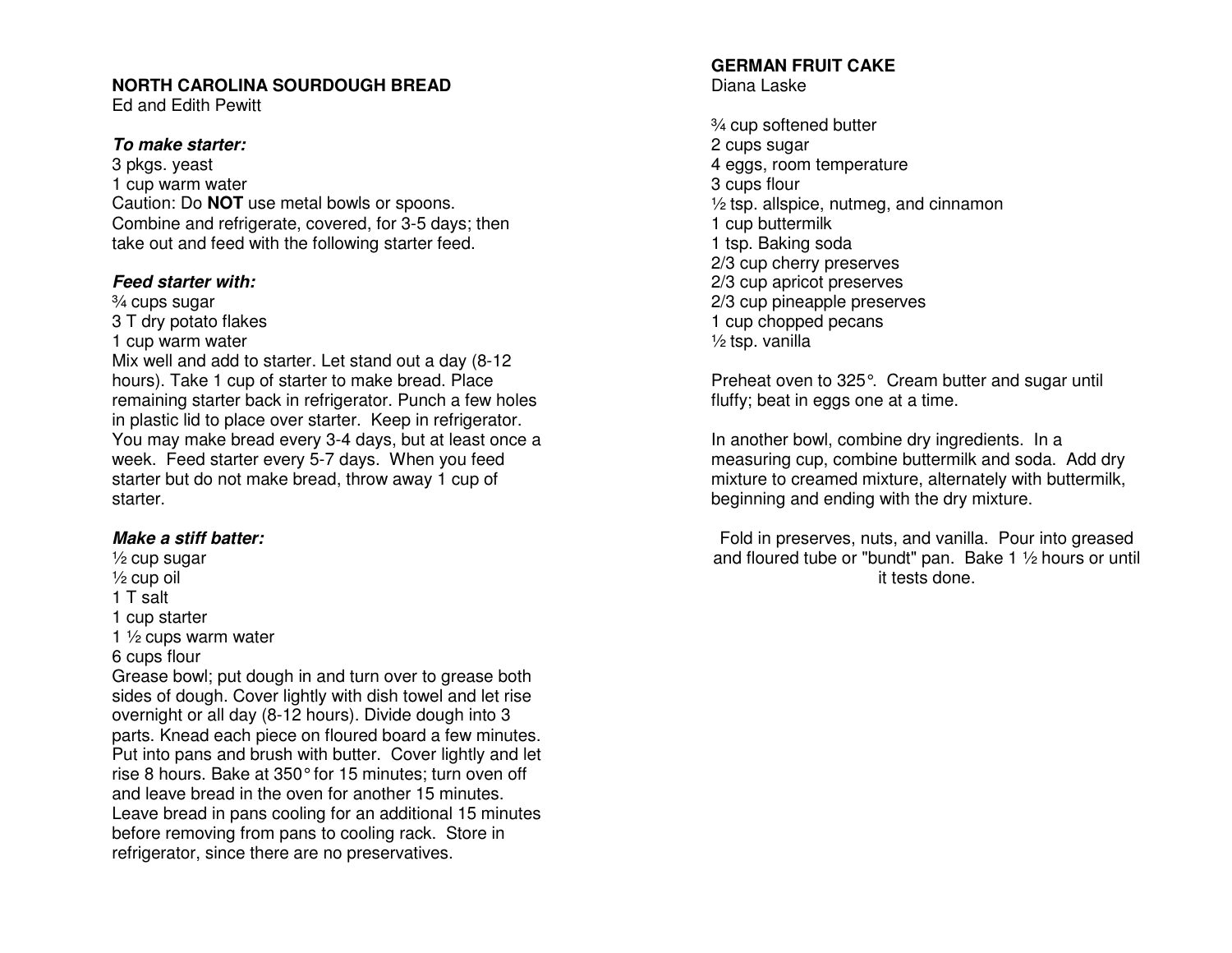# EASY CASSEROLES & SIDE DISHES

#### **CHICKEN AND WILD RICE CASSEROLE**

Virginia Linson

4 cups cooked, bite-sized chicken 2 T lemon juice 1 pkg. Uncle Ben's wild rice/herbs (original) cooking according to package directions 1 can cream of celery soup 1 4-oz. jar sliced pimientos ½ cup sliced mushrooms 1 cup mayonnaise 1 can sliced water chestnuts 4 green onions, chopped

Pour lemon juice over chicken. Combine all other ingredients and mix well. Season to taste with salt and pepper. Add chicken to other ingredients. Pour into 9 x 13" casserole dish. Sprinkle with paprika. Bake at 350° for 30 minutes or until bubbly. Best to freeze and then reheat.

Serves 8 to 10.

Thanks to Dorothy McCarty, an African Violet friend, for this recipe.

#### **ENGLISH WALNUT BROCCOLI** Joetta King

2 10-oz. pkg. frozen broccoli florets, cooked  $\frac{1}{2}$  cup plus 6 T butter 4 T flour 1 1/2 T powdered chicken stock base or 4 chicken bouillon cubes, crushed 2 cups milk 2/3 cup water 2/3 8-oz. pkg. herb stuffing mix 2/3 cup coarsely chopped walnuts

Drain broccoli; turn into greased 1 ½-quart casserole. Melt ½ cup butter; blend in flour and chicken stock base or bouillon. Gradually add milk; cook until thickened, stirring constantly. Pour over broccoli. Heat water and remaining butter; blend with stuffing mix. Add nuts; sprinkle over casserole just before ready to bake. Bake at 350° for 30 minutes. Yields 8 servings.

From Favorite Recipes of Home Economics Teachers: Vegetables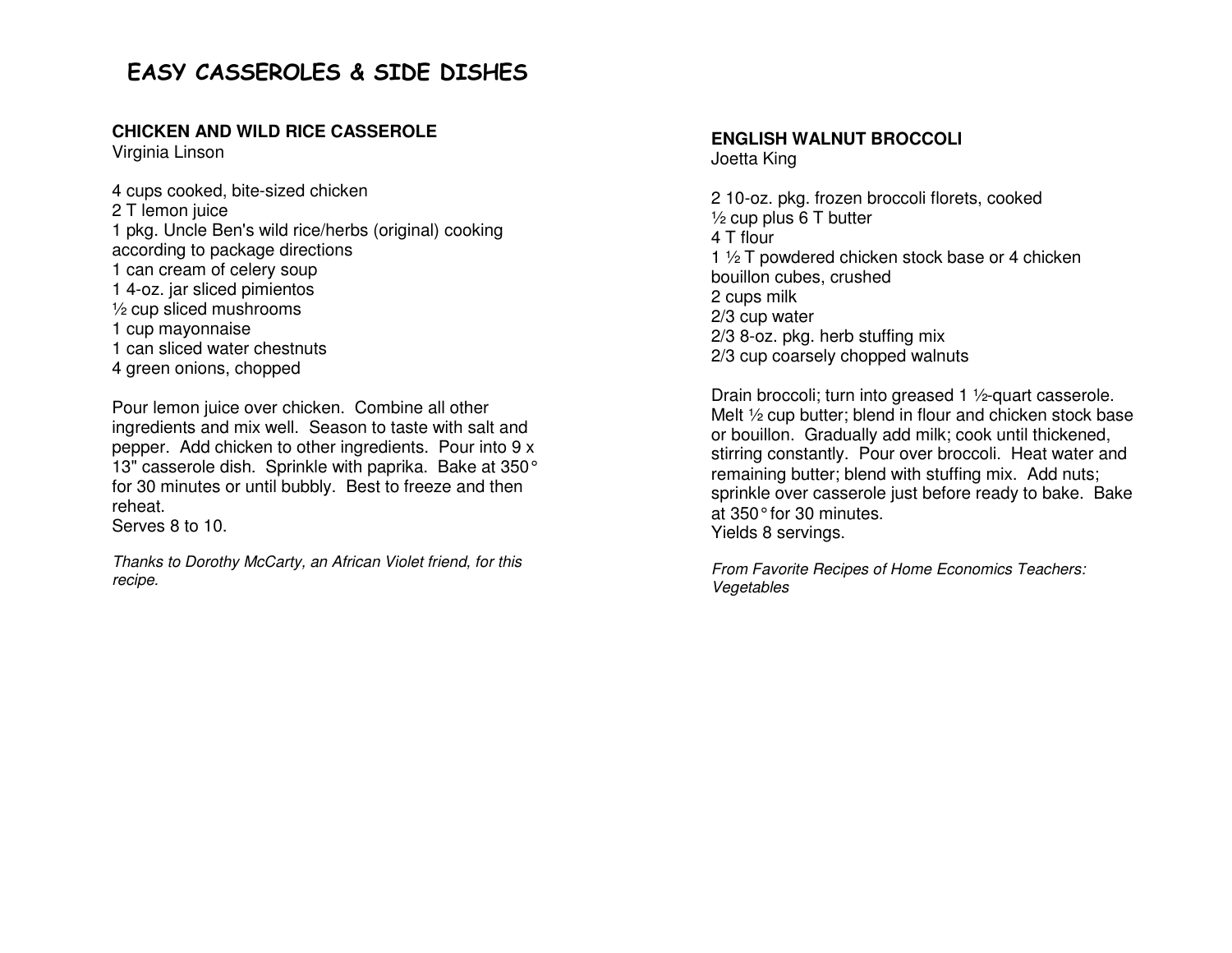## **BARB GUNDERSEN'S CHICKEN AND WILD RICE**

Gail Petersen

#### **Dry ingredients:**

 2 cups cooked, cubed chicken 3 cups cooked wild rice 8 oz. sliced water chestnuts 1/3 cup chopped green onions  $\frac{1}{2}$  tsp. salt 1/8 tsp. pepper

#### **Dressing:**

 2/3 cup mayonnaise 1/3 cup milk 2 T lemon juice ½ tsp. tarragon

Toss dry ingredients; add dressing and mix well. Chill for several hours or overnight. Before serving, add

½ pound sliced (halved) green grapes 1 cup cashews or pecans

#### **MOTHER'S AMERICAN CHOP SUEY** Elaine W. Cary

1 lb. ground beef 1 large onion, chopped 1 green pepper, chopped Brown ground beef in skillet. Add onion and green pepper. Continue cooking until onions are clear.

## Add:

 1 can whole tomatoes (1 lb. 12 oz.), crushed 1 can tomato paste (6 oz.) 1 can Campbell tomato soup ½ tsp. sweet basil, crushed Salt and pepper to taste

Stir together. Cook over low heat one hour.

Cook separately, 2 cups dry macaroni

Add macaroni and heat through. If dry, add a little water.